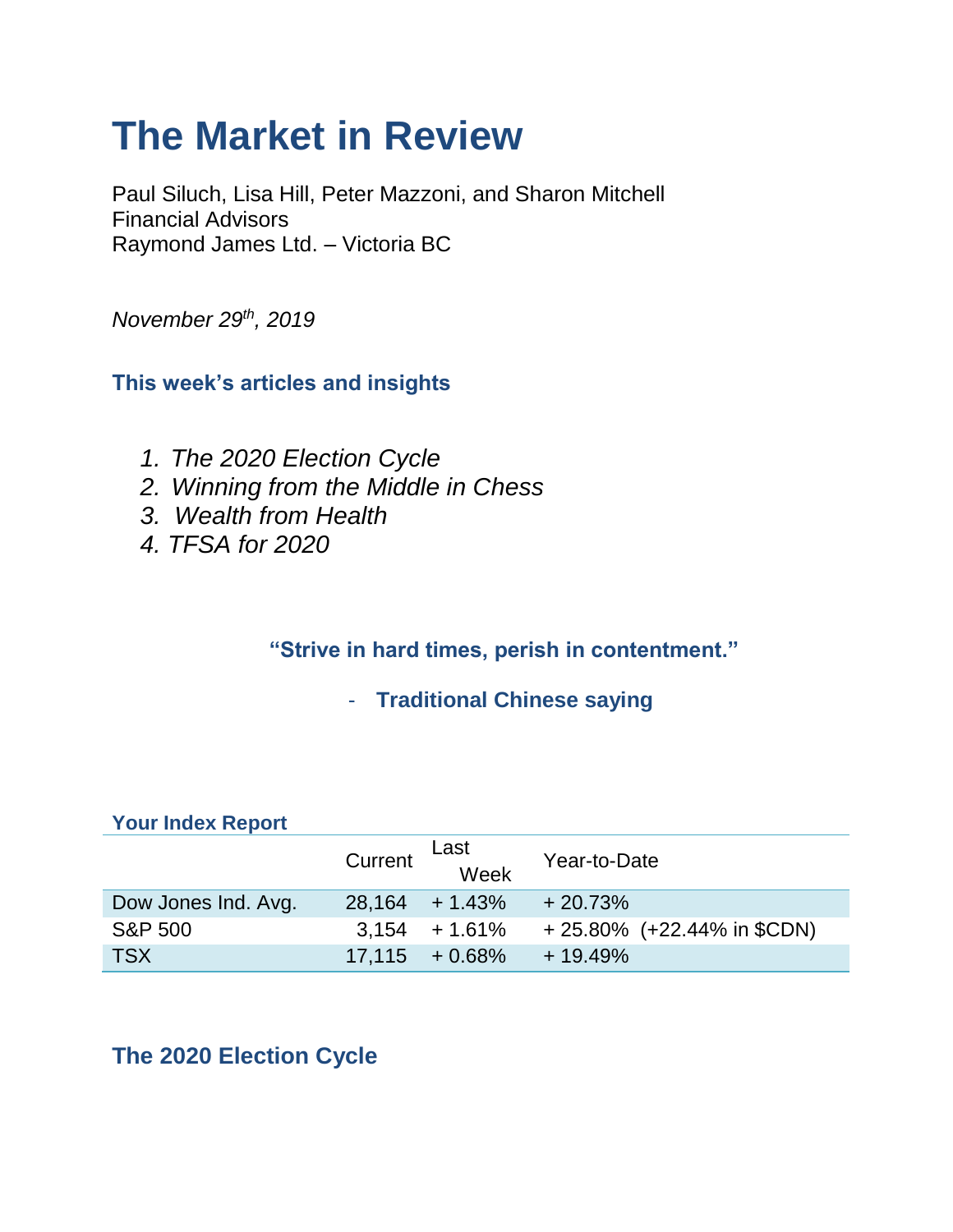As much as we try to separate politics from investing, it is difficult. Politics and money, governments and economies, are co-joined twins everywhere you look around the world.

In Canada, the election cycle is less of an influence, perhaps because the distance between the main parties is so narrow. In the U.S., the election cycle affects the stock market much more definitively. Or, does the stock market affect the election? Perhaps both.

Much depends on who wins the election next year. Shown below is the typical 3<sup>rd</sup> year of the US election cycle. It shows the current 2019 year superimposed on 90 years of Dow Industrial Average prices for the 3rd year of a Presidential term.

So far, the year is playing out close to the long-term average. This year is typically the strongest of all 4 years of the election cycle.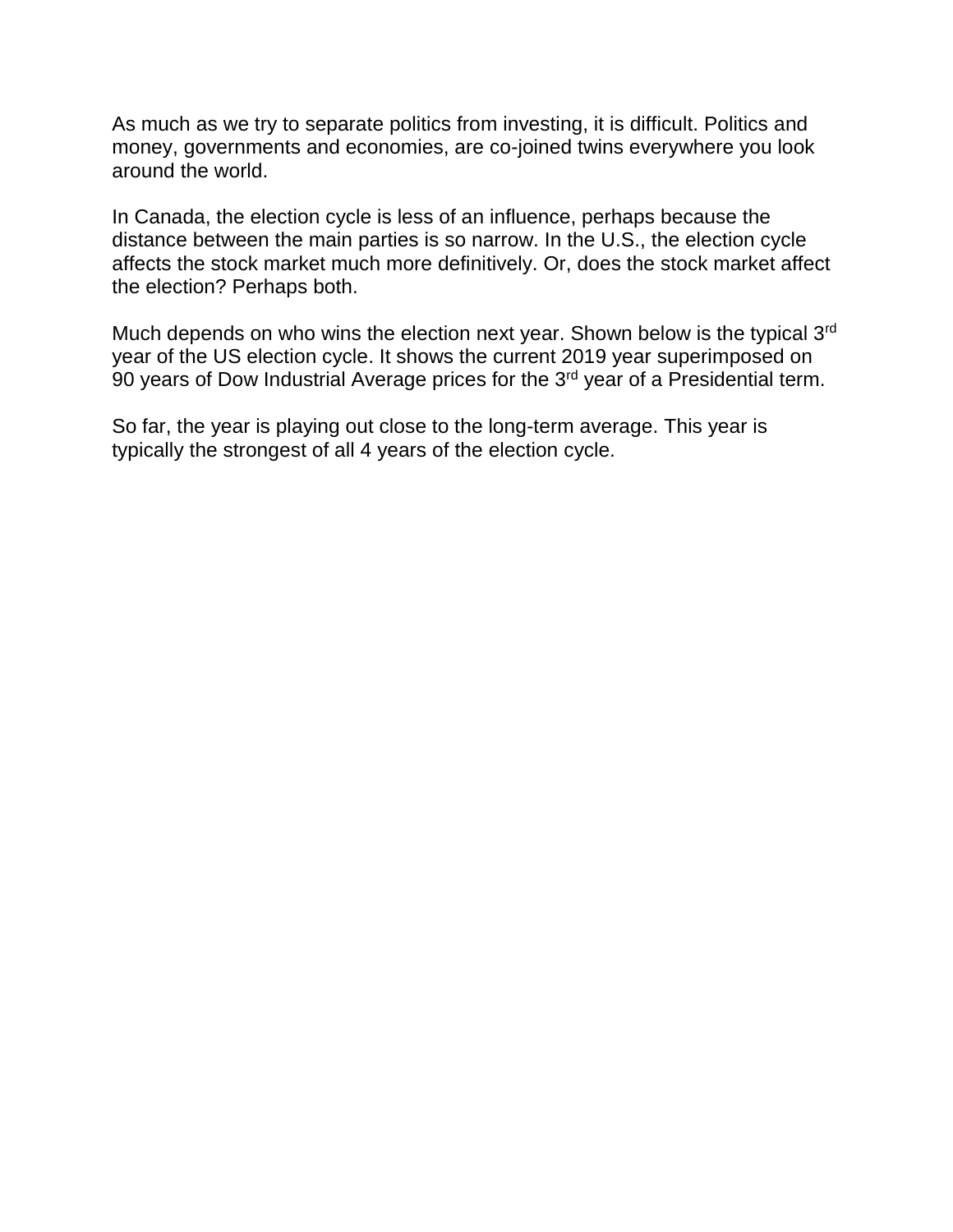

# Stock market has tracked Cycle Composite in 2019

**Copyright 2019 Ned Davis Research, Inc. Further distribution prohibited without prior permission. All Rights Reserved. See NDR Disclaimer at** [www.ndr.com/copyright.html](https://urldefense.proofpoint.com/v2/url?u=http-3A__www.ndr.com_copyright.html&d=DwMGaQ&c=K3dQCUGiI1B95NJ6cl3GoyhMW2dvBOfimZA-83UXll0&r=_6MBBSGYsFznIBwslhTiqBKEz4pHUCTd_9tbh_EpUMY&m=Qf0gO8h3XFpDqQznop4DPAfixEzZa0l39ttsHFwOTKo&s=4P6TQGxLgfhRJ37ZloaINJJjJRDTLXKDkFJXoc1ikrw&e=)**. For data vendor disclaimers refer to** [www.ndr.com/vendorinfo/](https://urldefense.proofpoint.com/v2/url?u=http-3A__www.ndr.com_vendorinfo_&d=DwMGaQ&c=K3dQCUGiI1B95NJ6cl3GoyhMW2dvBOfimZA-83UXll0&r=_6MBBSGYsFznIBwslhTiqBKEz4pHUCTd_9tbh_EpUMY&m=Qf0gO8h3XFpDqQznop4DPAfixEzZa0l39ttsHFwOTKo&s=r_A0_a_Wd74ObkwiiGTL93tKB1I428KkxYKr_-ke0R8&e=)**.**

The 4<sup>th</sup> year of the cycle, which will be 2020, is the election year. See how uncertain the market is until the mid-year?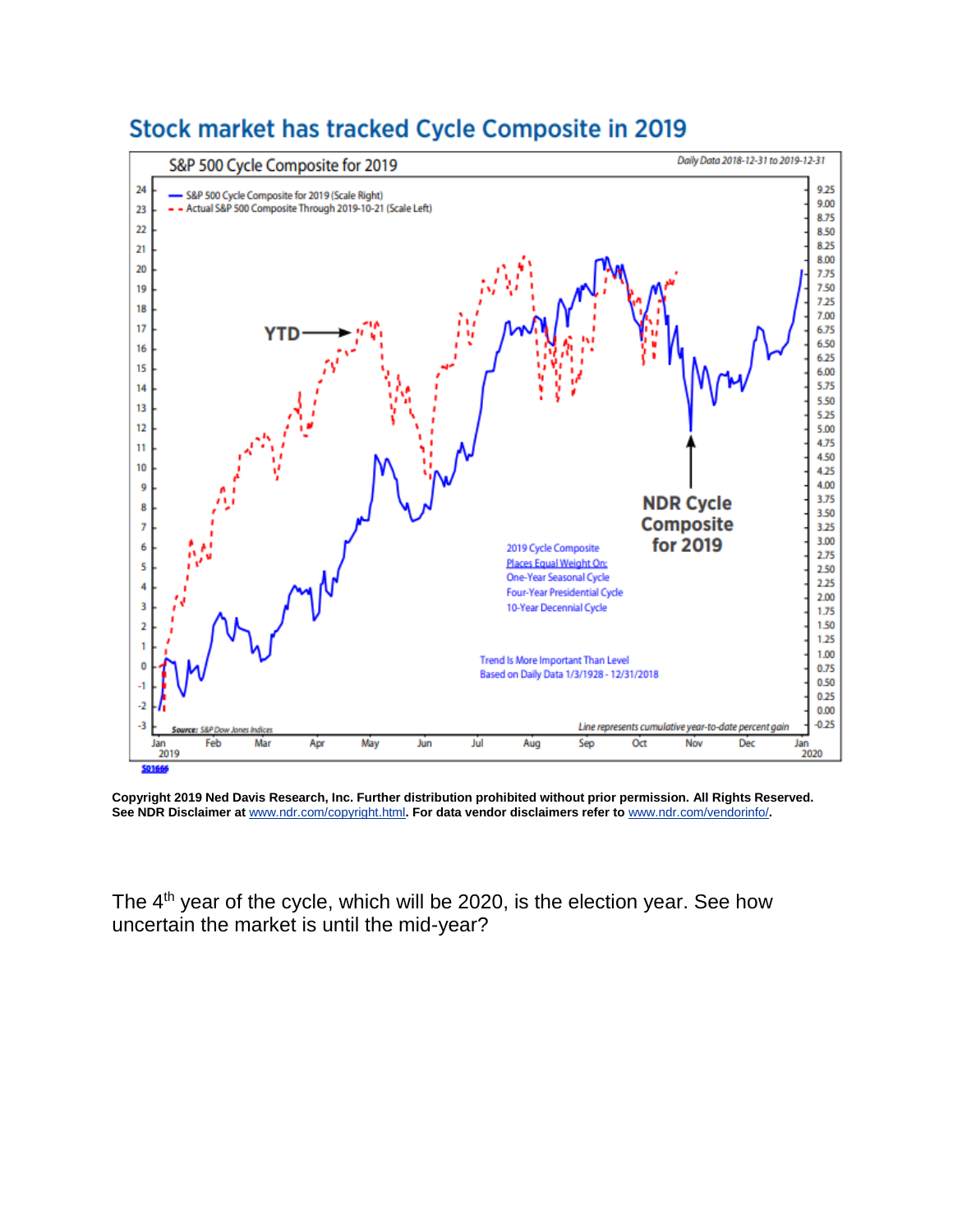

# 2020 Cycle Composite choppy in first half

**Copyright 2019 Ned Davis Research, Inc. Further distribution prohibited without prior permission. All Rights Reserved. See NDR Disclaimer at** [www.ndr.com/copyright.html](https://urldefense.proofpoint.com/v2/url?u=http-3A__www.ndr.com_copyright.html&d=DwMGaQ&c=K3dQCUGiI1B95NJ6cl3GoyhMW2dvBOfimZA-83UXll0&r=_6MBBSGYsFznIBwslhTiqBKEz4pHUCTd_9tbh_EpUMY&m=Qf0gO8h3XFpDqQznop4DPAfixEzZa0l39ttsHFwOTKo&s=4P6TQGxLgfhRJ37ZloaINJJjJRDTLXKDkFJXoc1ikrw&e=)**. For data vendor disclaimers refer to** [www.ndr.com/vendorinfo/](https://urldefense.proofpoint.com/v2/url?u=http-3A__www.ndr.com_vendorinfo_&d=DwMGaQ&c=K3dQCUGiI1B95NJ6cl3GoyhMW2dvBOfimZA-83UXll0&r=_6MBBSGYsFznIBwslhTiqBKEz4pHUCTd_9tbh_EpUMY&m=Qf0gO8h3XFpDqQznop4DPAfixEzZa0l39ttsHFwOTKo&s=r_A0_a_Wd74ObkwiiGTL93tKB1I428KkxYKr_-ke0R8&e=)**.**

#### Ned Davis explains it as follows:

#### *"When the market has identified the likely presidential winner, the uncertainty has been lifted."*

This happens, on average, by May-June. The market then tends to rise through year-end, regardless of the political party about to win. The market simply wants certainty.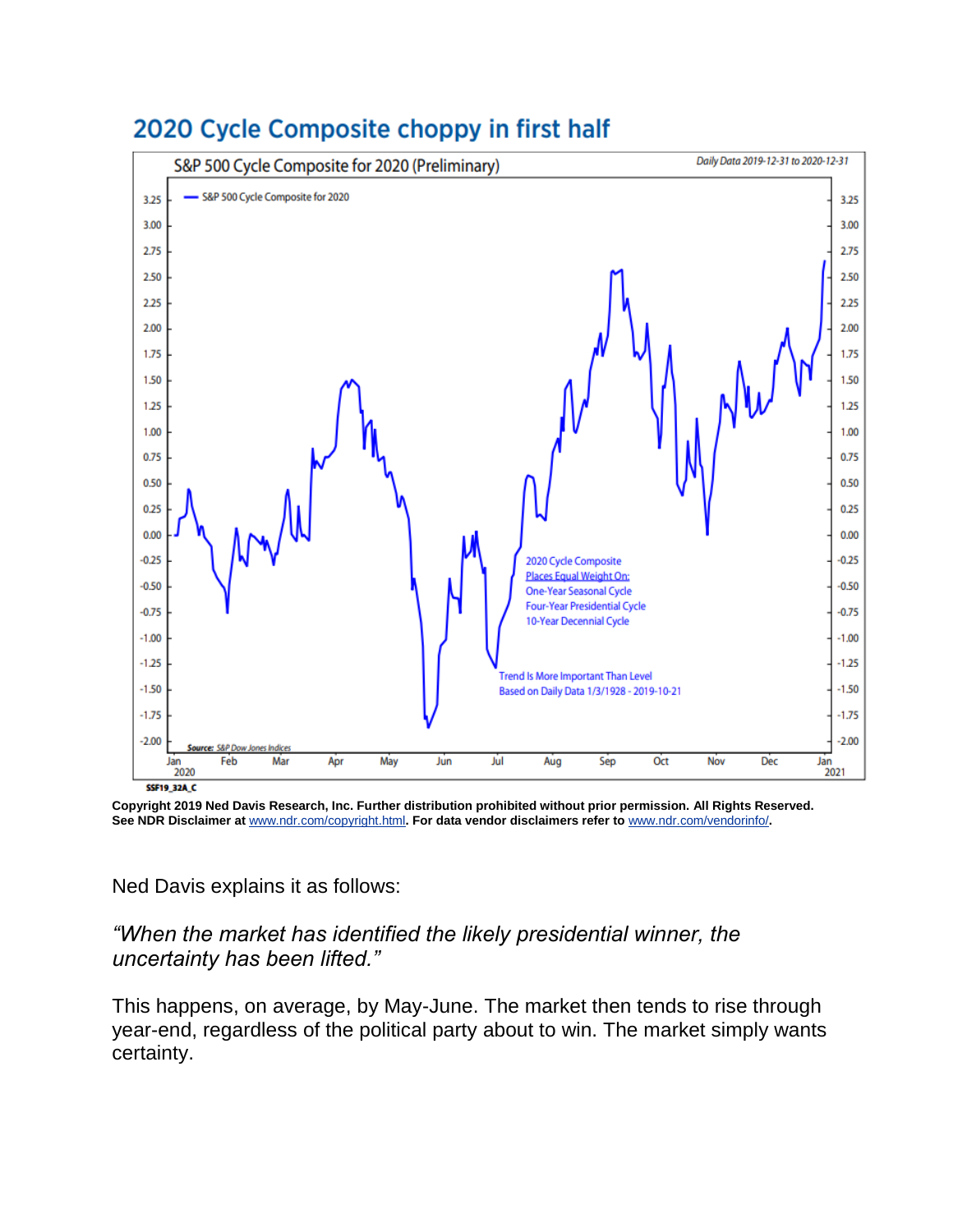Of course, the electorate can pull a huge surprise, as it did with the election of Donald Trump in 2016. Markets had risen all year with polls showing a Democratic win, only to momentarily plummet after the results.

Is President Trump going to win or lose next year? One-term presidents since 1928 have generally had poor 3<sup>rd</sup> year stock market performance, so this year's 25% S&P 500 returns (this is the 3rd year of this cycle) suggests the probability of a second Trump term could be higher than many think.

Which leads to a brief story about chess, strategy, and what the Democratic Party has to do to avoid losing again.

### **Winning from the Middle in Chess**

My friend Dr. John Oleson is an archaeologist at the University of Victoria. In 1991, John was excavating in Jordan at a site called Humayma, which was a trading post along the Via Nova Traiana - a Roman road and trade route linking ancient Persia to the new Roman empire of Byzantium. He unearthed a small square object that matched the rook chess piece found in later Muslim chess sets. The Muslims discovered chess from the Persians, who got it from India. It is approximately 1,500 years old and could be the world's oldest chess piece.

Early rooks first looked like chariots, with the two horns portraying horses.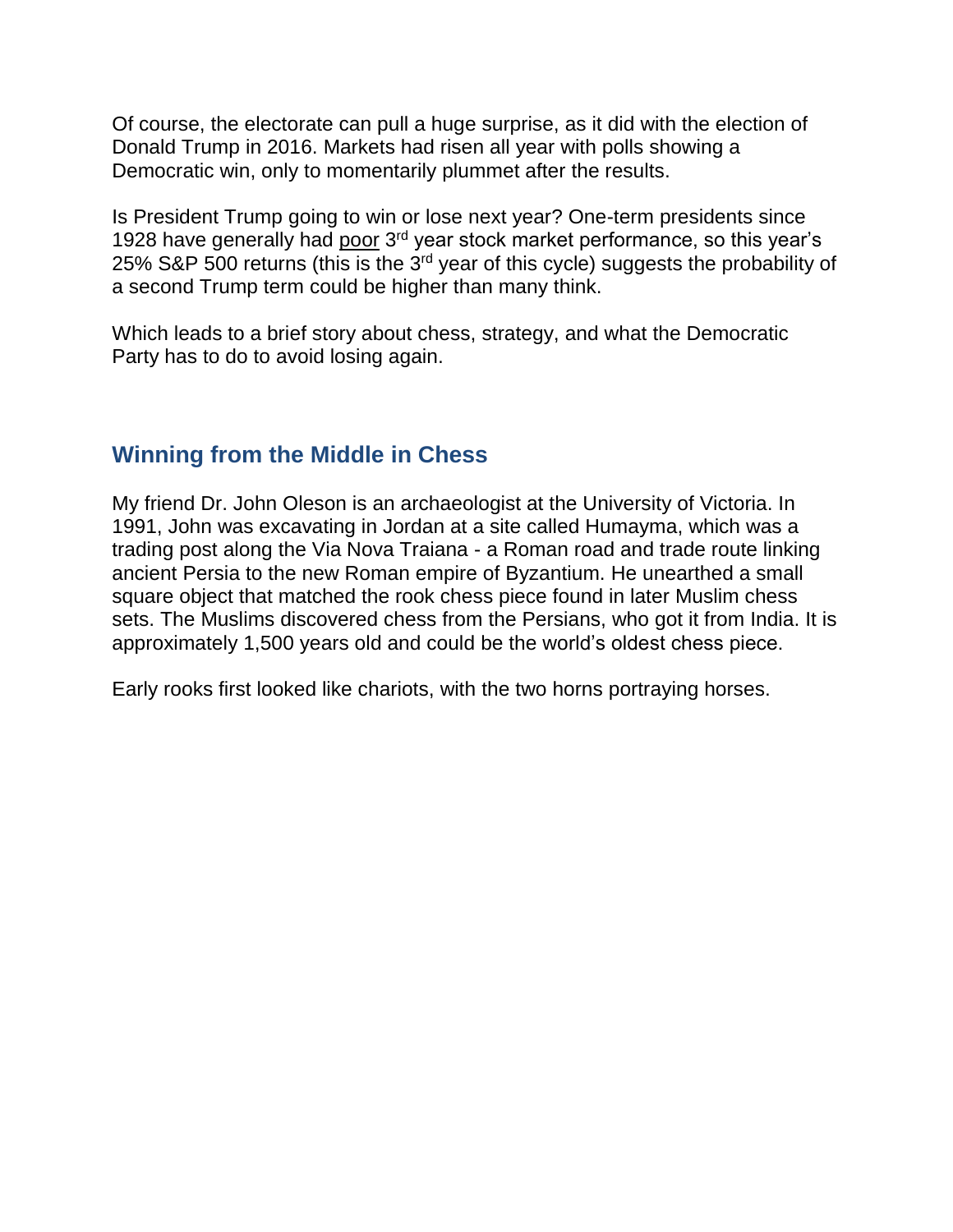

Credit: John Peter Oleson, used with permission

As the Arabic empire spread, it carried the game all the way into Europe when the Moors invaded Spain. It has gone on to become the world's most popular game.

On a sociological level, chess has mirrored the culture of the era. For example, the early Persian chess pieces resembled people and animals. The Muslim faith does not like to depict people, so the shapes were changed to geometric ones. Piece names also evolved – especially the role of the Queen. Originally the Queen was not a woman at all but the Vizier - an advisor who stood to the King's side. Its moves were limited to single spaces diagonally. In Europe, with the coincidental rise of women's influence at court, the piece became the Queen and her power expanded dramatically. She became able to traverse the entire board in a single move and speeded up the game dramatically.

It was even known as Mad Queen chess for a time because of the chaotic power of the newly-empowered piece.

On a strategic level, chess has also evolved. In the beginning, it was all about capturing as many enemy pieces as quickly as possible. But as players studied and advanced, they realized their chances of winning increased if they controlled the centre of the chessboard. The centre allows you to command the edges and project power far more easily.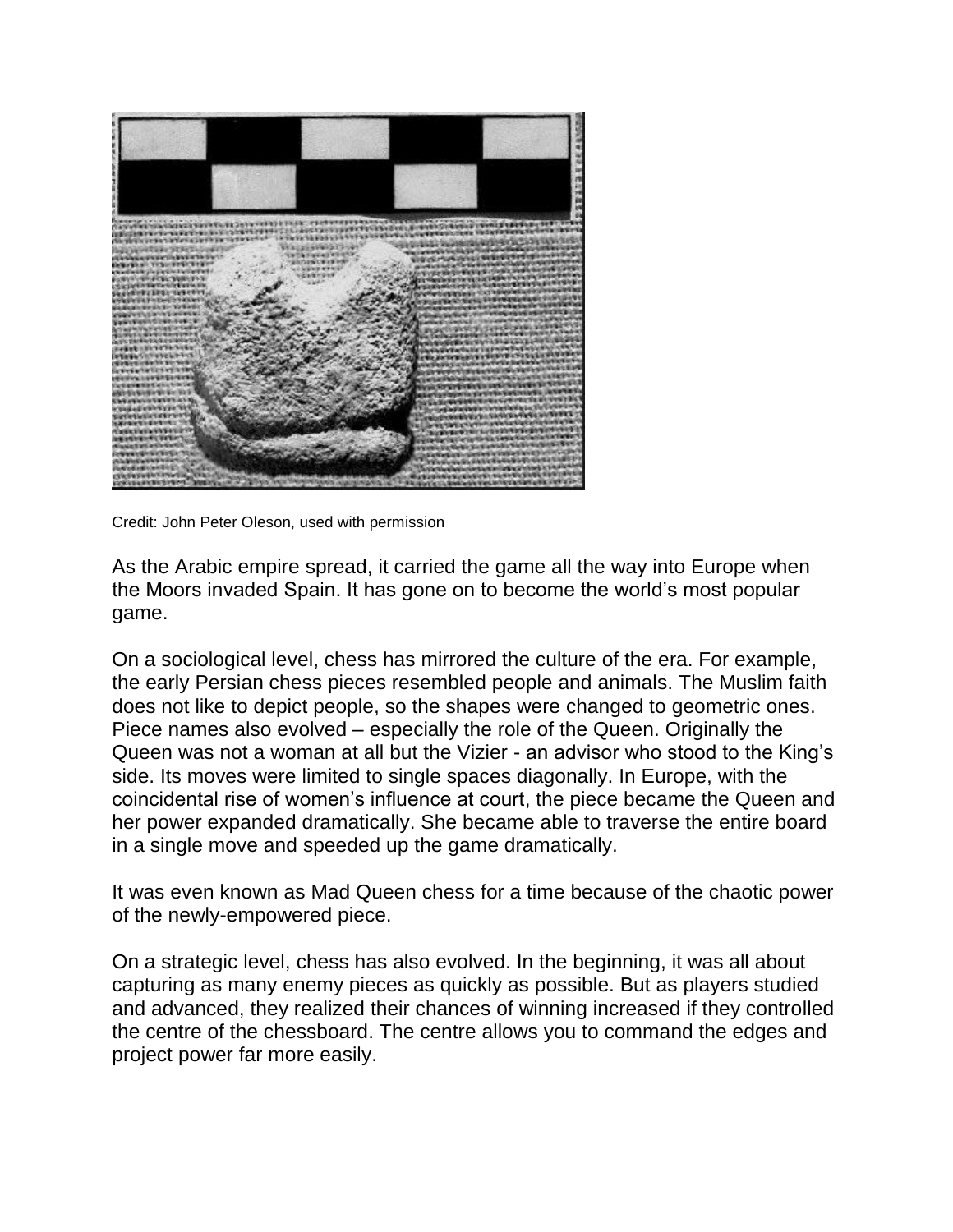

Today's market does resemble Mad Queen chess in that events move very fast and with great complexity. Chess strategy may help explain the recent rise in stock prices.

The Democratic Party in the US has drifted much further to the left since President Obama left office. Its ideas are very noble but often involve the obliteration of entire industries:

- Medicare for all.
- Free tuition.
- Guaranteed income for life.
- Taxes on capital in addition to taxes on income.

The markets, being capitalist in nature, have become increasingly terrified of the idea of a Democratic president leaning so far to the left. This led to stocks sliding in August.

In politics, as in chess, you must control the centre to win. Right wing warmongers and left wing socialists don't appeal to the vast majority of North Americans, and the Democratic Party may be figuring that out.

In the last month, we have seen one left-leaning candidate (Elizabeth Warren) slide her Medicare For All plan into the 3<sup>rd</sup> year of her proposed term instead of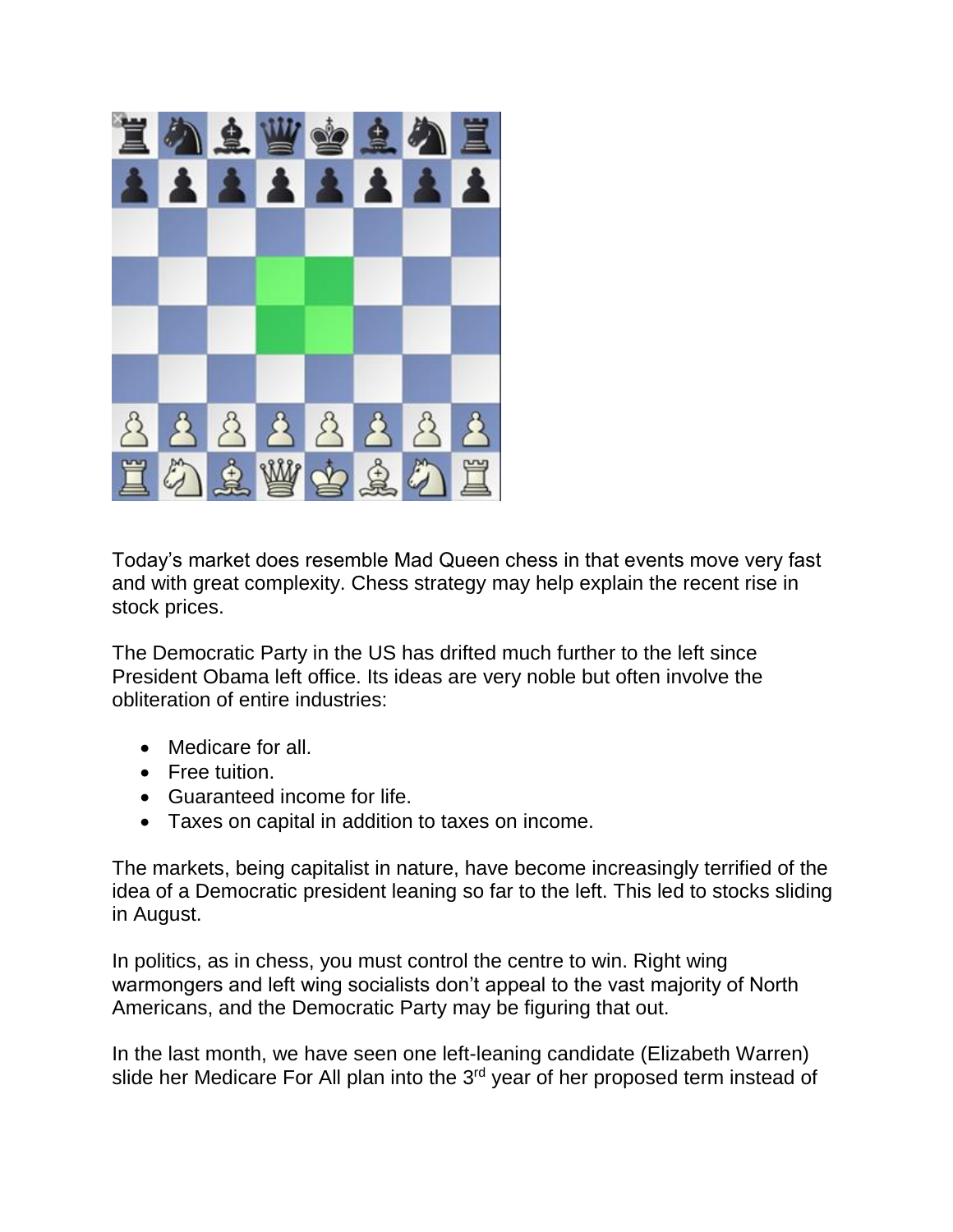the first. And, we now have a billionaire (Michael Bloomberg) in the running whose policies are far more centrist.

As a result, health care companies, banks, and technology companies have rallied as the potential for a more centrist opponent emerges. In other words, a Democratic president may be less scary than first thought.

The end result may be a much more equal political battle – and an uncertain market - from here into the middle of 2020 until the eventual winner is sorted out.

### **Wealth from Health**

One sector we are keeping a close eye on is the health care sector. There are two reasons.

- 1. The potential moderation of the Democratic stance on health care in the US (see above). Political fears have kept people out of health care stocks because of the fear of socialized medicine. The US Health Care index has been flat for almost 18 months now.
- 2. It is now an inexpensive sector growing earnings faster than the general market.

There are 11 industry sectors that make up the broad S&P 500 index. Of these, 9 have seen their prices rise faster than their earnings. In other words, the stocks in these industries are now more expensive (compared to their earnings) than they were in January.

Not great value, in other words.

However, 2 of the sectors have seen their earnings grow faster than their share prices, making them relatively cheaper than they were in January.

The sector with the fastest growth and lowest stock prices is the financials. The US banks are growing their earnings, raising their dividends, and we love the group.

The second best is health care. As a group, earnings are up 18% while the underlying shares are up just 9%.

As Josh Brown of the *Reformed Broker* newsletter says in Fortune magazine: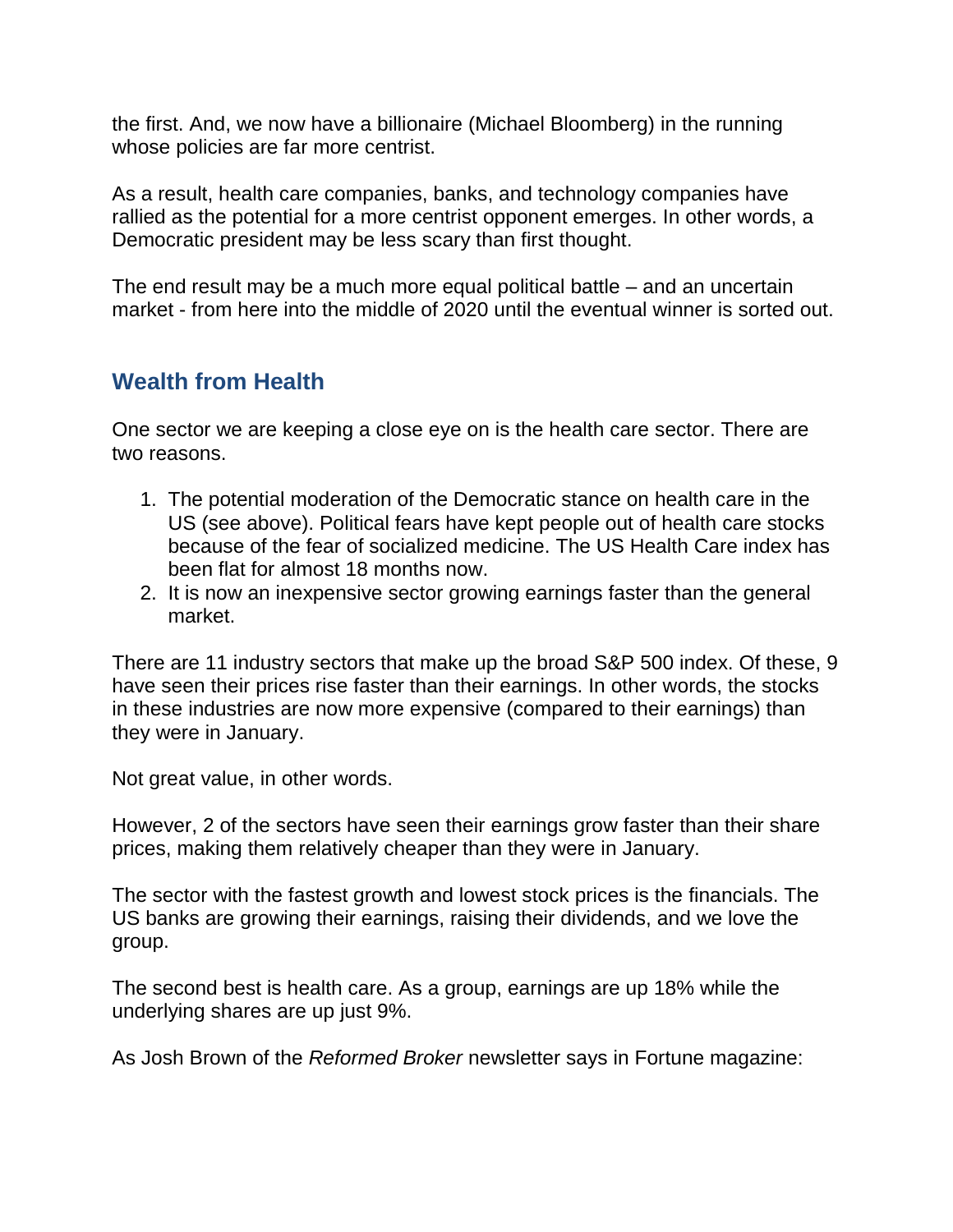*"Health care is the second cheapest sector in the market. But here's what's interesting. In this quarter, health care is, I think, the only sector that's growing earnings year over year. So what a puzzle that is. It's got to be politics keeping people out of these stocks.*

*To me this is the fattest pitch that exists right now: 74 million boomers in the United States, even more overseas. They will now spend the next 20 years trying to replace every body part they have and living their best life literally until the last day, and that's admirable, and I'll be there soon."*

## **TFSA for 2020**

The Canadian government has announced that the 2020 limit for Tax-Free Savings account contributions will be \$6,000. This is the same as it was for 2019.

With this new \$6,000, the total contribution room available in 2020 for someone who has never contributed since the TFSA was introduced in 2009 is \$69,500.

TFSA annual dollar limits by year

| For 2009, 2010, 2011 and 2012: | \$5,000  |
|--------------------------------|----------|
| For 2013 and 2014:             | \$5,500  |
| For 2015:                      | \$10,000 |
| For 2016, 2017, and 2018:      | \$5,500  |
| For 2019 and 2020:             | \$6,000  |

For those with older teenagers, anyone aged 18 is eligible for a TFSA. However, British Columbia residents cannot open a TFSA until the age of 19 (the age of majority here), although they will still be able to contribute for their 18<sup>th</sup> year.

In our opinion, the TFSA is the single best place to save and invest. Everyone eligible should have one.

Happy U.S. Thanksgiving. Christmas is just a month away!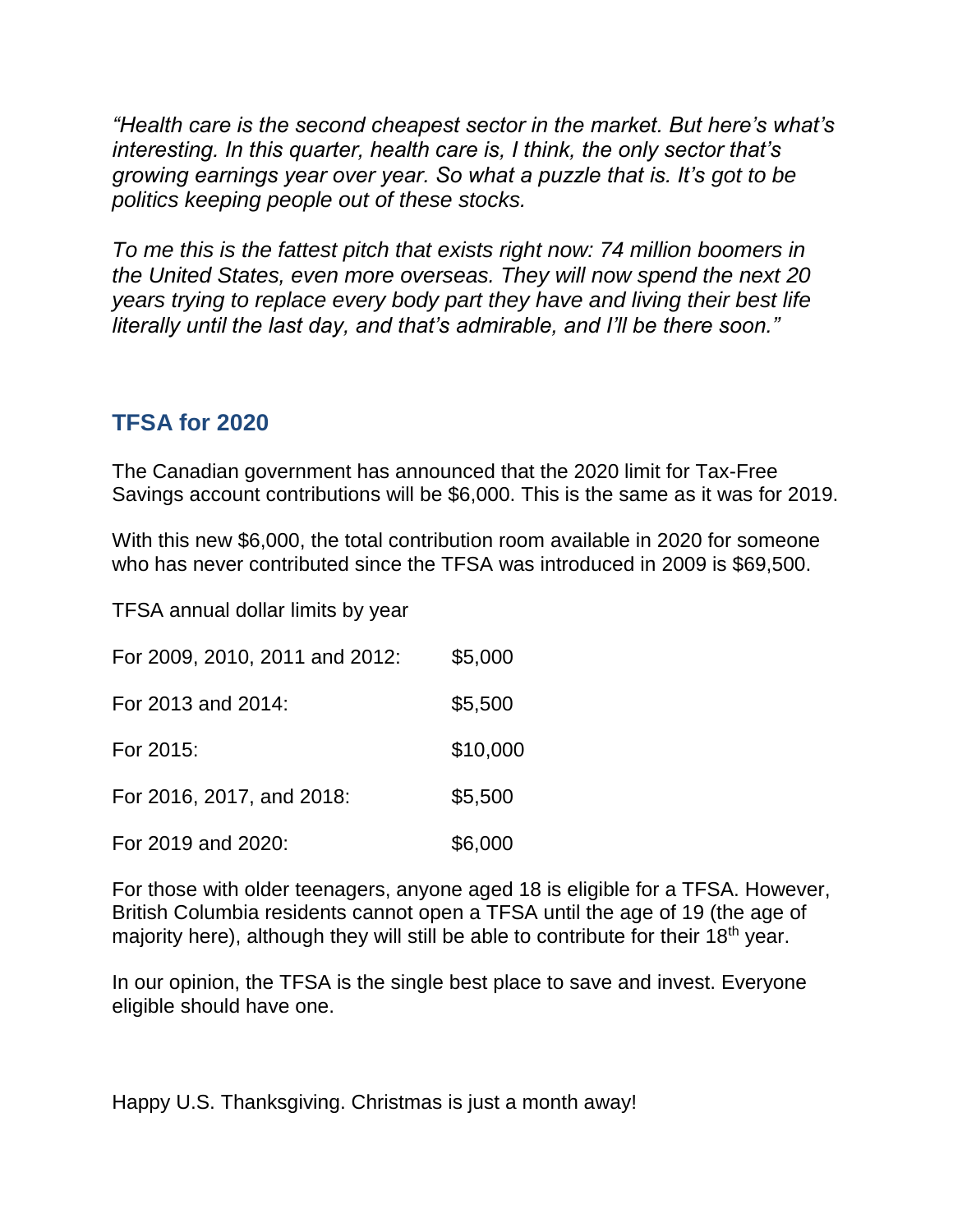# *Thank you for your referrals this month! They are always handled with great care and discretion.*

#### **[http://www.dividendvaluepartners.com](https://urldefense.proofpoint.com/v2/url?u=http-3A__www.dividendvaluepartners.com&d=DwMFAw&c=K3dQCUGiI1B95NJ6cl3GoyhMW2dvBOfimZA-83UXll0&r=_6MBBSGYsFznIBwslhTiqBKEz4pHUCTd_9tbh_EpUMY&m=scBAtuMDuWZwK1IVr5YXjdB6aRS-faGHAMq3jOn6sJU&s=enZqe4ZgcjH_33x5dT-vZq9A37d4AhNkXvjc6AbmYww&e=)**

We thank you for your business and your referrals and we hope you find our site user friendly and informative. We welcome your comments.

#### **How to contact us:**

[paul.siluch@raymondjames.ca](https://owa-kel.raymondjames.ca/owa/redir.aspx?SURL=z0BxOCXDlQ-Aad1f_a9igaARxm5Rd1VXE7UcmD4mZ3IZiacj7DPTCG0AYQBpAGwAdABvADoAcABhAHUAbAAuAHMAaQBsAHUAYwBoAEAAcgBhAHkAbQBvAG4AZABqAGEAbQBlAHMALgBjAGEA&URL=mailto%3apaul.siluch%40raymondjames.ca) [lisa.hill@raymondjames.ca](https://owa-kel.raymondjames.ca/owa/redir.aspx?SURL=glaBgdTdxPMFpiw4eumg-PzZXpo9vJyObrXLs1TKtIAZiacj7DPTCG0AYQBpAGwAdABvADoAbABpAHMAYQAuAGgAaQBsAGwAQAByAGEAeQBtAG8AbgBkAGoAYQBtAGUAcwAuAGMAYQA.&URL=mailto%3alisa.hill%40raymondjames.ca) [peter.mazzoni@raymondjames.ca](https://owa-kel.raymondjames.ca/owa/redir.aspx?SURL=3c7mDL9-cZxYXt7CvkOu20QVFy1WCaDQxUZ3BQE6vecZiacj7DPTCG0AYQBpAGwAdABvADoAcABlAHQAZQByAC4AbQBhAHoAegBvAG4AaQBAAHIAYQB5AG0AbwBuAGQAagBhAG0AZQBzAC4AYwBhAA..&URL=mailto%3apeter.mazzoni%40raymondjames.ca)

(250) 405-2417

#### *Disclaimers*

*[The information contained in this newsletter was obtained from sources believed to be reliable, however, we cannot](https://owa-kel.raymondjames.ca/owa/redir.aspx?SURL=z0BxOCXDlQ-Aad1f_a9igaARxm5Rd1VXE7UcmD4mZ3IZiacj7DPTCG0AYQBpAGwAdABvADoAcABhAHUAbAAuAHMAaQBsAHUAYwBoAEAAcgBhAHkAbQBvAG4AZABqAGEAbQBlAHMALgBjAGEA&URL=mailto%3apaul.siluch%40raymondjames.ca)  represent that it is accurate or complete. [It is provided as a general source of information and should not be](https://owa-kel.raymondjames.ca/owa/redir.aspx?SURL=z0BxOCXDlQ-Aad1f_a9igaARxm5Rd1VXE7UcmD4mZ3IZiacj7DPTCG0AYQBpAGwAdABvADoAcABhAHUAbAAuAHMAaQBsAHUAYwBoAEAAcgBhAHkAbQBvAG4AZABqAGEAbQBlAHMALgBjAGEA&URL=mailto%3apaul.siluch%40raymondjames.ca)  [considered personal investment advice or solicitation to buy or sell securities.](https://owa-kel.raymondjames.ca/owa/redir.aspx?SURL=z0BxOCXDlQ-Aad1f_a9igaARxm5Rd1VXE7UcmD4mZ3IZiacj7DPTCG0AYQBpAGwAdABvADoAcABhAHUAbAAuAHMAaQBsAHUAYwBoAEAAcgBhAHkAbQBvAG4AZABqAGEAbQBlAHMALgBjAGEA&URL=mailto%3apaul.siluch%40raymondjames.ca) The views expressed are those of the [authors, Paul Siluch and Lisa Hill, and not necessarily those of Raymond James Ltd.](https://owa-kel.raymondjames.ca/owa/redir.aspx?SURL=z0BxOCXDlQ-Aad1f_a9igaARxm5Rd1VXE7UcmD4mZ3IZiacj7DPTCG0AYQBpAGwAdABvADoAcABhAHUAbAAuAHMAaQBsAHUAYwBoAEAAcgBhAHkAbQBvAG4AZABqAGEAbQBlAHMALgBjAGEA&URL=mailto%3apaul.siluch%40raymondjames.ca) Commissions, trailing [commissions, management fees and expenses all may be associated with mutual funds.](https://owa-kel.raymondjames.ca/owa/redir.aspx?SURL=z0BxOCXDlQ-Aad1f_a9igaARxm5Rd1VXE7UcmD4mZ3IZiacj7DPTCG0AYQBpAGwAdABvADoAcABhAHUAbAAuAHMAaQBsAHUAYwBoAEAAcgBhAHkAbQBvAG4AZABqAGEAbQBlAHMALgBjAGEA&URL=mailto%3apaul.siluch%40raymondjames.ca) Please read the prospectus before investing. [The indicated rates of return are the historical annual compounded total returns including changes](https://owa-kel.raymondjames.ca/owa/redir.aspx?SURL=z0BxOCXDlQ-Aad1f_a9igaARxm5Rd1VXE7UcmD4mZ3IZiacj7DPTCG0AYQBpAGwAdABvADoAcABhAHUAbAAuAHMAaQBsAHUAYwBoAEAAcgBhAHkAbQBvAG4AZABqAGEAbQBlAHMALgBjAGEA&URL=mailto%3apaul.siluch%40raymondjames.ca)  [in unit value and reinvestment of all distributions and do not take into account sales, redemption, distribution or](https://owa-kel.raymondjames.ca/owa/redir.aspx?SURL=z0BxOCXDlQ-Aad1f_a9igaARxm5Rd1VXE7UcmD4mZ3IZiacj7DPTCG0AYQBpAGwAdABvADoAcABhAHUAbAAuAHMAaQBsAHUAYwBoAEAAcgBhAHkAbQBvAG4AZABqAGEAbQBlAHMALgBjAGEA&URL=mailto%3apaul.siluch%40raymondjames.ca)  [optional charges or income taxes payable by any security holder that would have reduced returns. Mutual funds are](https://owa-kel.raymondjames.ca/owa/redir.aspx?SURL=z0BxOCXDlQ-Aad1f_a9igaARxm5Rd1VXE7UcmD4mZ3IZiacj7DPTCG0AYQBpAGwAdABvADoAcABhAHUAbAAuAHMAaQBsAHUAYwBoAEAAcgBhAHkAbQBvAG4AZABqAGEAbQBlAHMALgBjAGEA&URL=mailto%3apaul.siluch%40raymondjames.ca)  [not guaranteed, their values change frequently and past performance may not be repeated.](https://owa-kel.raymondjames.ca/owa/redir.aspx?SURL=z0BxOCXDlQ-Aad1f_a9igaARxm5Rd1VXE7UcmD4mZ3IZiacj7DPTCG0AYQBpAGwAdABvADoAcABhAHUAbAAuAHMAaQBsAHUAYwBoAEAAcgBhAHkAbQBvAG4AZABqAGEAbQBlAHMALgBjAGEA&URL=mailto%3apaul.siluch%40raymondjames.ca) This newsletter is [intended for distribution only in those jurisdictions where Raymond James Ltd. is registered as a dealer in](https://owa-kel.raymondjames.ca/owa/redir.aspx?SURL=z0BxOCXDlQ-Aad1f_a9igaARxm5Rd1VXE7UcmD4mZ3IZiacj7DPTCG0AYQBpAGwAdABvADoAcABhAHUAbAAuAHMAaQBsAHUAYwBoAEAAcgBhAHkAbQBvAG4AZABqAGEAbQBlAHMALgBjAGEA&URL=mailto%3apaul.siluch%40raymondjames.ca)  securities. [Any distribution or dissemination of this newsletter in any other jurisdiction is strictly prohibited.](https://owa-kel.raymondjames.ca/owa/redir.aspx?SURL=z0BxOCXDlQ-Aad1f_a9igaARxm5Rd1VXE7UcmD4mZ3IZiacj7DPTCG0AYQBpAGwAdABvADoAcABhAHUAbAAuAHMAaQBsAHUAYwBoAEAAcgBhAHkAbQBvAG4AZABqAGEAbQBlAHMALgBjAGEA&URL=mailto%3apaul.siluch%40raymondjames.ca) This [newsletter is not intended for nor should it be distributed to any person in the USA. Raymond James Ltd. is a member](https://owa-kel.raymondjames.ca/owa/redir.aspx?SURL=z0BxOCXDlQ-Aad1f_a9igaARxm5Rd1VXE7UcmD4mZ3IZiacj7DPTCG0AYQBpAGwAdABvADoAcABhAHUAbAAuAHMAaQBsAHUAYwBoAEAAcgBhAHkAbQBvAG4AZABqAGEAbQBlAHMALgBjAGEA&URL=mailto%3apaul.siluch%40raymondjames.ca)  [of the Canadian Investor Protection Fund.](https://owa-kel.raymondjames.ca/owa/redir.aspx?SURL=z0BxOCXDlQ-Aad1f_a9igaARxm5Rd1VXE7UcmD4mZ3IZiacj7DPTCG0AYQBpAGwAdABvADoAcABhAHUAbAAuAHMAaQBsAHUAYwBoAEAAcgBhAHkAbQBvAG4AZABqAGEAbQBlAHMALgBjAGEA&URL=mailto%3apaul.siluch%40raymondjames.ca)* 

*Raymond James [does not accept orders and/or instructions regarding your account by e-mail, voice mail, fax or any](https://owa-kel.raymondjames.ca/owa/redir.aspx?SURL=z0BxOCXDlQ-Aad1f_a9igaARxm5Rd1VXE7UcmD4mZ3IZiacj7DPTCG0AYQBpAGwAdABvADoAcABhAHUAbAAuAHMAaQBsAHUAYwBoAEAAcgBhAHkAbQBvAG4AZABqAGEAbQBlAHMALgBjAGEA&URL=mailto%3apaul.siluch%40raymondjames.ca)  alternate method. [Transactional details do not supersede normal trade confirmations or statements.](https://owa-kel.raymondjames.ca/owa/redir.aspx?SURL=z0BxOCXDlQ-Aad1f_a9igaARxm5Rd1VXE7UcmD4mZ3IZiacj7DPTCG0AYQBpAGwAdABvADoAcABhAHUAbAAuAHMAaQBsAHUAYwBoAEAAcgBhAHkAbQBvAG4AZABqAGEAbQBlAHMALgBjAGEA&URL=mailto%3apaul.siluch%40raymondjames.ca) E-mail sent [through the Internet is not secure or confidential.](https://owa-kel.raymondjames.ca/owa/redir.aspx?SURL=z0BxOCXDlQ-Aad1f_a9igaARxm5Rd1VXE7UcmD4mZ3IZiacj7DPTCG0AYQBpAGwAdABvADoAcABhAHUAbAAuAHMAaQBsAHUAYwBoAEAAcgBhAHkAbQBvAG4AZABqAGEAbQBlAHMALgBjAGEA&URL=mailto%3apaul.siluch%40raymondjames.ca) We reserve the right to monitor all e-mail.*

*[Any information provided in this e-mail has been prepared from sources believed to be reliable, but is not guaranteed](https://owa-kel.raymondjames.ca/owa/redir.aspx?SURL=z0BxOCXDlQ-Aad1f_a9igaARxm5Rd1VXE7UcmD4mZ3IZiacj7DPTCG0AYQBpAGwAdABvADoAcABhAHUAbAAuAHMAaQBsAHUAYwBoAEAAcgBhAHkAbQBvAG4AZABqAGEAbQBlAHMALgBjAGEA&URL=mailto%3apaul.siluch%40raymondjames.ca)  by Raymond James [and is not a complete summary or statement of all available data necessary for making an](https://owa-kel.raymondjames.ca/owa/redir.aspx?SURL=z0BxOCXDlQ-Aad1f_a9igaARxm5Rd1VXE7UcmD4mZ3IZiacj7DPTCG0AYQBpAGwAdABvADoAcABhAHUAbAAuAHMAaQBsAHUAYwBoAEAAcgBhAHkAbQBvAG4AZABqAGEAbQBlAHMALgBjAGEA&URL=mailto%3apaul.siluch%40raymondjames.ca)  investment decision. [Any information provided is for informational purposes only and does not constitute a](https://owa-kel.raymondjames.ca/owa/redir.aspx?SURL=z0BxOCXDlQ-Aad1f_a9igaARxm5Rd1VXE7UcmD4mZ3IZiacj7DPTCG0AYQBpAGwAdABvADoAcABhAHUAbAAuAHMAaQBsAHUAYwBoAEAAcgBhAHkAbQBvAG4AZABqAGEAbQBlAHMALgBjAGEA&URL=mailto%3apaul.siluch%40raymondjames.ca)  recommendation. Raymond James [and its employees may own options, rights or warrants to purchase any of the](https://owa-kel.raymondjames.ca/owa/redir.aspx?SURL=z0BxOCXDlQ-Aad1f_a9igaARxm5Rd1VXE7UcmD4mZ3IZiacj7DPTCG0AYQBpAGwAdABvADoAcABhAHUAbAAuAHMAaQBsAHUAYwBoAEAAcgBhAHkAbQBvAG4AZABqAGEAbQBlAHMALgBjAGEA&URL=mailto%3apaul.siluch%40raymondjames.ca)  securities mentioned in e-mail. [This e-mail is intended only for the person or entity to which it is addressed and may](https://owa-kel.raymondjames.ca/owa/redir.aspx?SURL=z0BxOCXDlQ-Aad1f_a9igaARxm5Rd1VXE7UcmD4mZ3IZiacj7DPTCG0AYQBpAGwAdABvADoAcABhAHUAbAAuAHMAaQBsAHUAYwBoAEAAcgBhAHkAbQBvAG4AZABqAGEAbQBlAHMALgBjAGEA&URL=mailto%3apaul.siluch%40raymondjames.ca)  contain confidential and/or privileged material. [Any review, retransmission, dissemination or other use of, or taking of](https://owa-kel.raymondjames.ca/owa/redir.aspx?SURL=z0BxOCXDlQ-Aad1f_a9igaARxm5Rd1VXE7UcmD4mZ3IZiacj7DPTCG0AYQBpAGwAdABvADoAcABhAHUAbAAuAHMAaQBsAHUAYwBoAEAAcgBhAHkAbQBvAG4AZABqAGEAbQBlAHMALgBjAGEA&URL=mailto%3apaul.siluch%40raymondjames.ca)  [any action in reliance upon, this information by persons or entities other than the intended recipient is prohibited.](https://owa-kel.raymondjames.ca/owa/redir.aspx?SURL=z0BxOCXDlQ-Aad1f_a9igaARxm5Rd1VXE7UcmD4mZ3IZiacj7DPTCG0AYQBpAGwAdABvADoAcABhAHUAbAAuAHMAaQBsAHUAYwBoAEAAcgBhAHkAbQBvAG4AZABqAGEAbQBlAHMALgBjAGEA&URL=mailto%3apaul.siluch%40raymondjames.ca)*

*This email newsletter may provide links to other Internet sites for the convenience of users. Raymond James Ltd. is not responsible for the availability or content of these external sites, nor does Raymond James Ltd endorse, warrant*